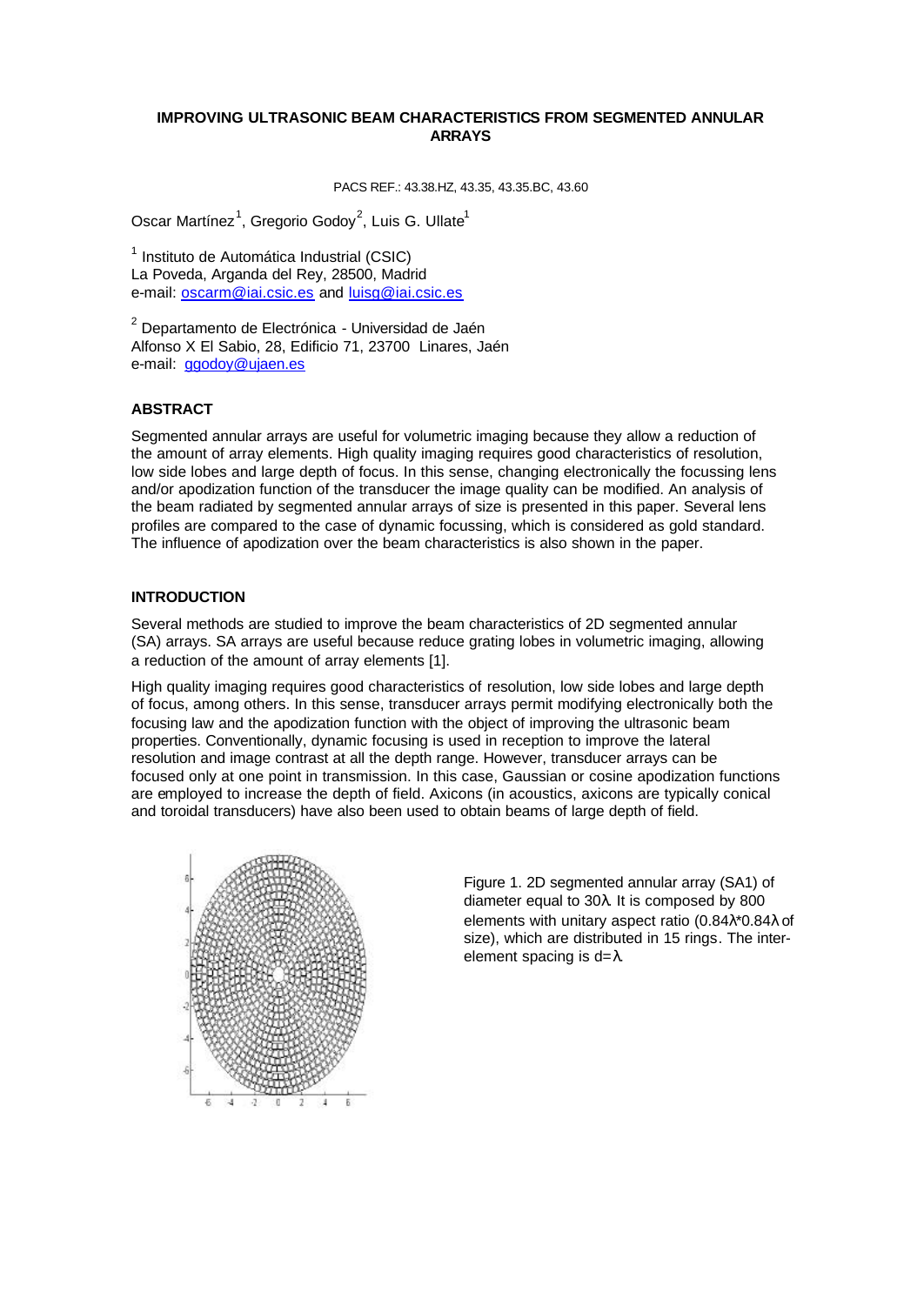In the last ten years, non-diffracting beams have attracted much attention as they maintain a narrow and uniform profile during a very long distance in the propagation direction. Durnin proposed in 1987 the Bessel beam [2], which is based on a non-diffracting solution to the wave equation. For continuous wave radiation, a Bessel type beam is very similar in concept to an axicon having comparable expressions for the beamwidth and for the depth of field. But the width of the Bessel beam is dependent on the frequency, and for broadband operation it is equivalent to a conical beam with frequency dependent cone angle. Non-diffracting beams for wide band pulses have been presented by Campbell [3] and Lu [4,5], who called them X waves. In both cases, the waves propagate without changing their waveforms in both space and time.

Non diffracting beams are usually based on annular transducers of large size (D>60λ) with radiation normal to the aperture plane [6,7]. The feasibility of steering these beams with a 2D array has been studied in Ref. [8]. In this work, a 2D array (D=60λ) with thousands of squared elements is used and it is concluded that the reduction of the array effective area with steering has a negative impact on the production of limited diffraction beams. A compensation of this area reduction is proposed, but that solution implies a further increase of the array elements and of the electronic complexity. For these reasons, it seems not advisable to use nondiffracting beams in the case of volumetric phase scanning and simplified solutions to improve the beam characteristics should be employed. In this sense, Yamada proposes weighted conical transducers able to create a sound field closed to the Bessel beam [9]. Solutions of this type are studied in this work for the case of segmented annular (SA) arrays.

## **SIMULATIONS**

A SA array (SA1) with diameter of 30λ in one way has been considered. The array has 800 elements with unitary aspect ratio (0.84λ\*0.84λ of size) (Figure 1), which are distributed in 15 rings. The inter-element spacing is d=λ. The SA array radiates waves into water with 3MHz of central frequency and 50% of relative bandwidth. The wavelength is then λ=0.5mm. The computational method used in simulations has been presented in Ref. ??.

Simulations are made for the following array configurations:

- 1. Full array with dynamical focusing (this is considered the optimal)
- 2. Full array with spherical focusing at  $F(r^F = 56 mm, \mathbf{q}^F = 30^{\circ})$ .
- 3. Full array with conical focusing at F. The cone angle  $\alpha$  is given by:  $t g \bm{a}$  =  $D \cos \bm{q}^F$  /  $4 r^F$
- 4. Full array with toroidal focusing at F of inverse curvature than the spherical lens
- 5. The three outer array rings and single steering an angle  $\theta^F$ .

A paraxial approximation of the focusing delays for the  $i<sup>th</sup>$  element is then:

$$
T^{CON}(i) = T^{q}(i) + T^{a}(i)
$$
  
\n
$$
T^{SPH}(i) = T^{q}(i) + T^{a}(i) + T^{PX}(i)
$$
  
\n
$$
T^{TOR}(i) = T^{q}(i) + T^{a}(i) - T^{PX}(i)
$$
\n[1]

where  $\hat{T}^{ON}(i)$ ,  $\hat{T}^{SPH}(i)$  and  $\hat{T}^{OR}(i)$  respectively are the delays for conical, spherical and toroidal focussing.  $T^{\theta}$ (i) is the steering term,  $T^{\alpha}$ (i) is the conical term and  $T^{PX}$ (i) is the paraxial approximation of the spherical term of the delay (Figure 2).

$$
T^{q}(i) = (x_{i} \cos \boldsymbol{f}^{F} + y_{i} \sin \boldsymbol{f}^{F}) \sin \boldsymbol{q}^{F} / c
$$
  
\n
$$
T^{a}(i) = \tan \boldsymbol{a} \sqrt{x_{i}^{2} + y_{i}^{2}} / c
$$
  
\n
$$
T^{PX}(i) = \left(\sqrt{x_{i}^{2} + y_{i}^{2}} - D / 4\right)^{2} \cos \boldsymbol{q}^{F} / 2cr^{F}
$$
\n[2]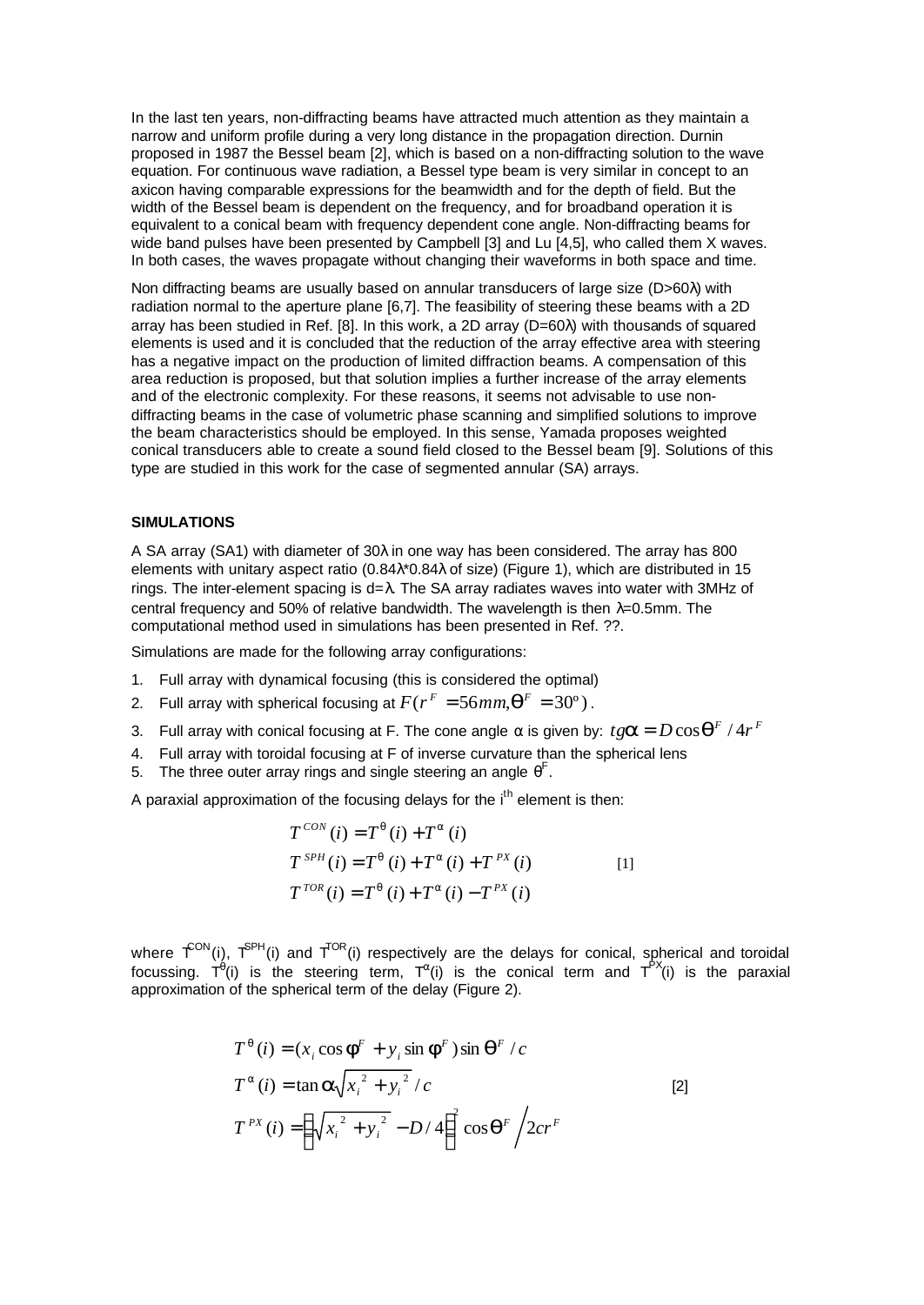The effect of apodization will be studied comparing the cosine and uniform apodization functions, besides other particular functions to obtain beams close to non-diffracting.



Figure 2 Geometry of the conical (green), spherical (blue) and toroidal (brown) focussing profiles.  $r<sup>F</sup>$  is the depth of focus,  $\theta$  is the steering angle.

#### UNIFORM APODISATION

Figure 3-a shows the pressure axial profile for the five array configurations steering the beam 30º in elevation. In Table I, parameters describing the beam quality are evaluated: (a) the axial intensity measured as the integral of the pressure amplitude along the axial profile in the depth range  $\int f/2 < r < 2r$ <sup>F</sup> (this parameter is given in dB with respect dynamic focusing with uniform apodisation); (b) the depth of focus (DF) at the -3dB cutting level and (c) the beam width (BW) at -6dB and -20 dB cutting levels and the grating lobes (GL) level at the three following distances:  $\mathsf{r}^\mathsf{F}/2, \, \mathsf{r}^\mathsf{F}$  and  $2\mathsf{r}^\mathsf{F}.$ 

| Depth                |            | Dynamical | Spherical | Conical | Toroidal | <b>Outer Rings</b> |
|----------------------|------------|-----------|-----------|---------|----------|--------------------|
| Axial Intensity (dB) |            |           | -3        | -6      | -7       | $-8.6$             |
| DF<br>(mm)           |            |           | 30        | 80      | 100      | 38                 |
|                      | BW-6dB (°) | 3         | 3         |         | 5.5      | 2.3                |
|                      | BW-20dB    | 6         | 6         | 14      | 18       | 15                 |
|                      | GL         | $-34.5$   | $-34.5$   | $-31$   | $-30$    | $-31.5$            |
| $r^F/2$              | BW-6dB     | 3         | 12        | 18      | 17       | 2.5                |
|                      | BW-20dB    | 6         | 26        | 38      | 38       | 28                 |
|                      | GL         | $-34.5$   | $-25$     | $-19$   | $-18$    | $-28$              |
| $2r^F$               | BW-6dB     | 3         | 3.2       | 2.5     | 3        | 2.3                |
|                      | BW-20dB    | 6         | 8.5       |         | 12       | 18                 |
|                      | GL         | $-34.5$   | $-35.5$   | -33     | $-32$    | $-31$              |



#### COSINE APODISATION

Apodisation is an amplitude modulating function used to reduce sidelobes, but at the expense of widening the upper part of the ultrasonic beam and, therefore, of decreasing the resolution. A great amount of apodization functions have been proposed in literature (Gaussian, cosine, cosine<sup>2</sup>, Barlett, Hamming, Hanning, Blackman are only some examples). The comparison of these functions is out of this work, as they produce rather similar results. Our purpose is to show the effect of one of these functions (i.e.: cosine) over the main beam and grating lobes of SA arrays:

$$
A(i) = \cos(\mathbf{p}\sqrt{x_i^2 + y_i^2}/D) \tag{3}
$$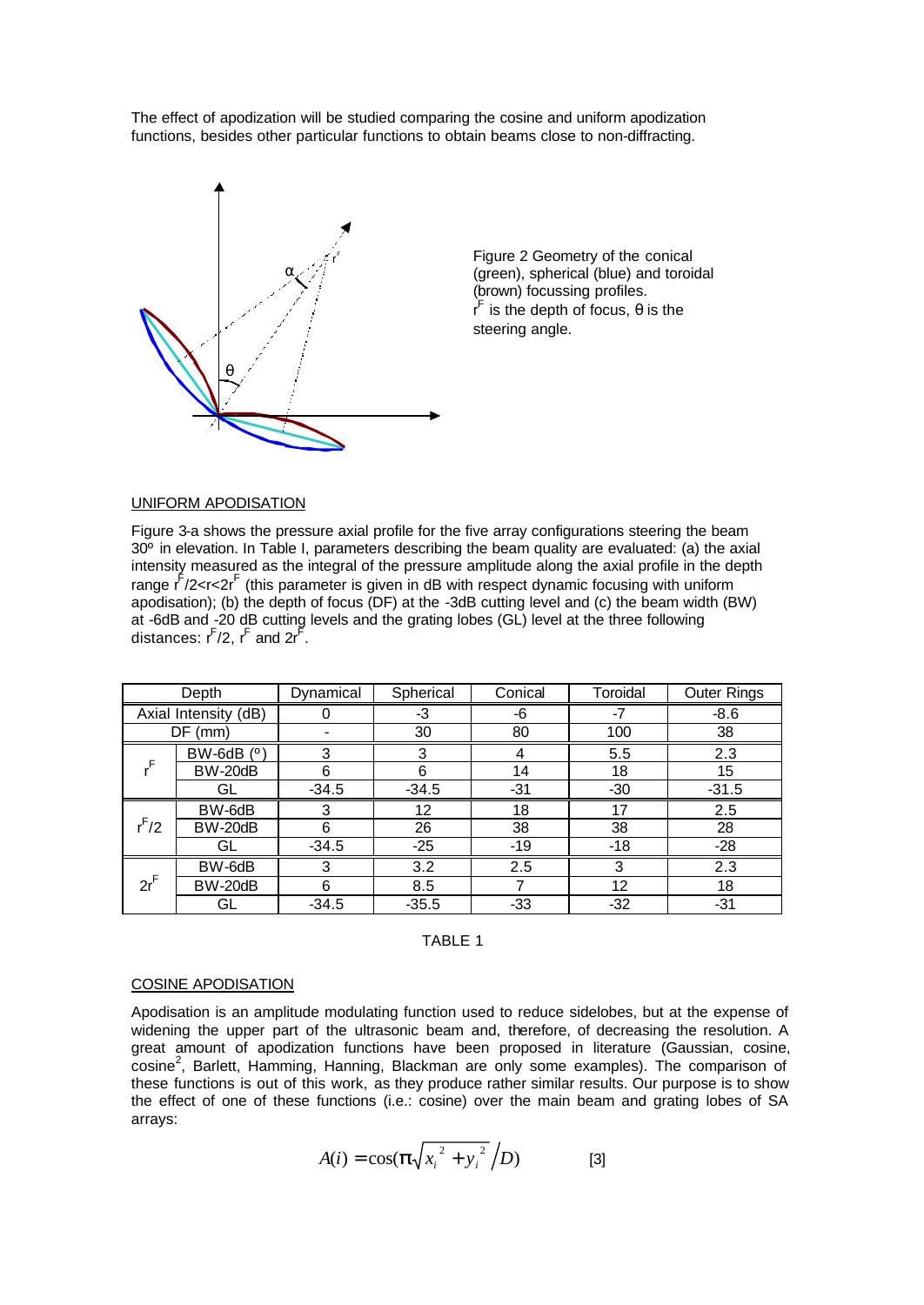Figure 3-b shows the pressure axial profiles for the array configurations applying the cosine apodisation and steering the beam 30º in elevation. In Table II, the same parameters of Table I describing the beam quality are shown for the apodisation case. Figure 4 shows the B-class representation of the steered beams produced by the four array configurations.

| Depth               |         | Dynamical | Spherical | Conical | Toroidal |
|---------------------|---------|-----------|-----------|---------|----------|
| Axial Intensity(dB) |         |           | -9        | $-10.6$ | $-10.7$  |
| $DF$ (mm)           |         |           | 35        | 75      | 90       |
| rF                  | BW-6dB  |           |           | 4.5     | 4.6      |
|                     | BW-20dB |           |           | 10      | 10       |
|                     | GL      | $-31$     | $-31$     | $-30$   | $-29$    |
| $r^F/2$             | BW-6dB  |           | 7.5       | 8.5     | 8        |
|                     | BW-20dB |           | 17        | 22      | 23       |
|                     | GL      | $-31$     | $-27$     | $-25$   | $-24.5$  |
| $2r^F$              | BW-6dB  |           | 4.3       |         |          |
|                     | BW-20dB |           | 9         |         | 7.5      |
|                     | GL      | $-31$     | $-31$     | -31     | $-30$    |

TABLE 2



Figure 4. B-scan representation of the beam transmitted by the SA array with spherical focusing (a), conical (b), toroidal (c) and three outer rings (d) respectively. The axes are given in mm.

i n  $15$ 

 $.20$ 

 $-25$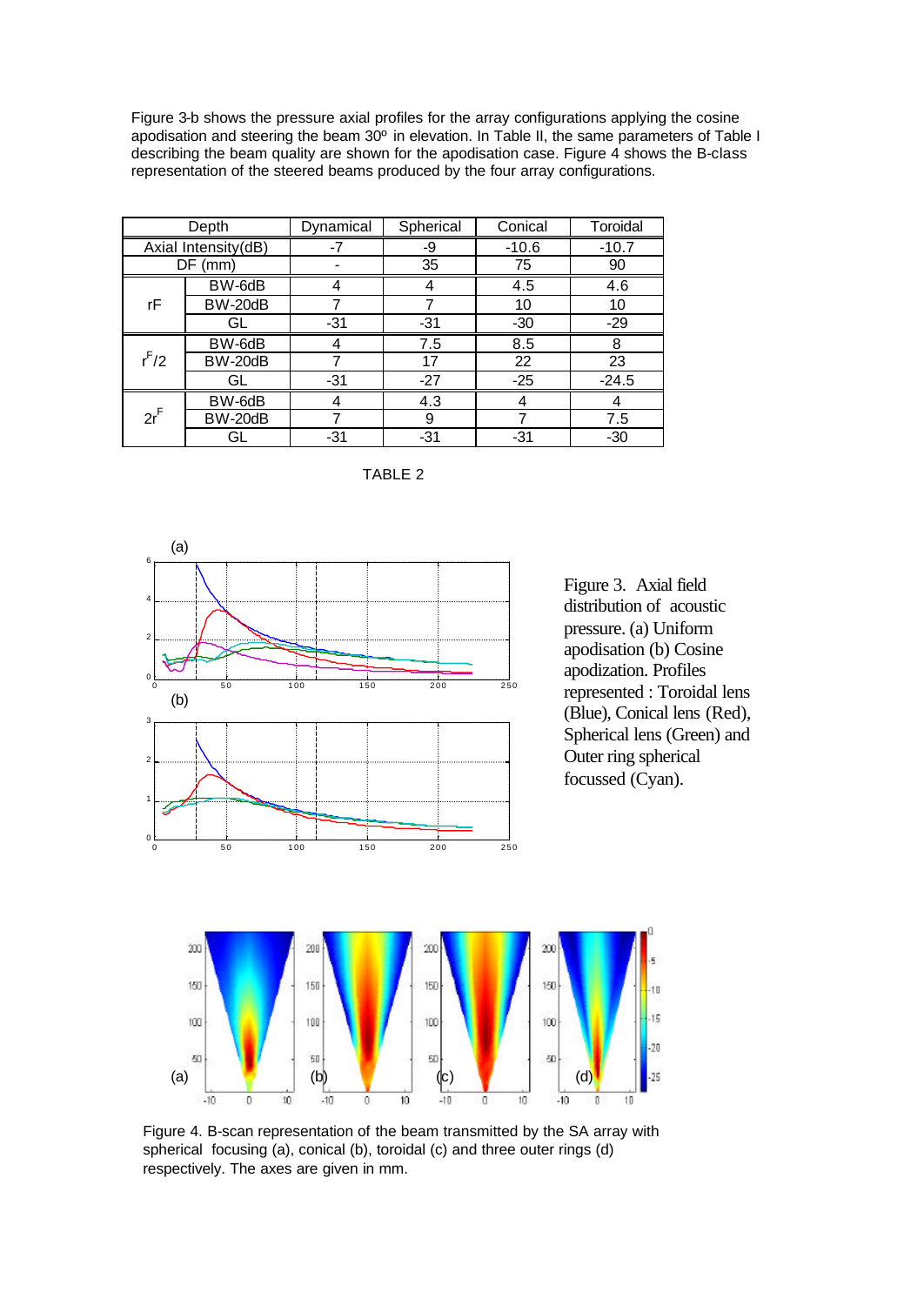## **DISCUSSION AND CONCLUSSIONS**

From figure 3-a the axial response of the different array configurations can be compared. An effect of steering over all configurations is a softening of their axial profiles with the corresponding reduction of their differences.

The spherically focused array produces a sharper beam in the axial direction, with a peak of amplitude almost doubling the one of the rest of lens profiles, but the depth of field (DF=30mm) is very short. The loose of axial intensity, measured as the integral of pressure amplitude between the depths  $r^F/2$  and  $2r^F$ , with respect to dynamic focusing is -3dB. The angular beamwidth at the focal depth is 6º at -20dB, which is much better than the other configurations. For points in the pre-focal zone, the beam characteristics become worse, but they still are advantageous over the other array configurations. In the post-focal zone, the beam maintains good quality with respect to the beamwidth and GL relative level. The effect of apodisation over spherical focusing can be specially observed at the pre-focal zone, where the beam improves GL level and lateral resolution. In contrast, these parameters worsen slightly after the focus.

The conically focused array (axicon) produces a clear enlargement of the depth of focus (DF= 80mm). The axial intensity in the zone  $r^2/2$  to  $2r^2$  is -3dB with respect to the spherical lens, but the pressure amplitude at large distances become higher. The side lobes produced by this lens configuration cause that the lateral resolution at the lower beam levels is worse. Figure 4 shows how axicons produce beam have a constant wide (in mm) as they progress along the axis, in contrast with spherical focusing that produces beams of constant angular width. For this reason, axicons have low angular resolution in the pre-focal zone, but this clearly improves in the postfocal zone. Apodization does not enlarges the depth of focus of the conical lens, but it improves the beam quality of the pre-focal zone and, in general, the lower part of the main beam.

The toroidal lens produces the beam of largest depth of focus. However, it also presents poorer results for lateral resolution.

The outer rings of the array can be used for transmission because permit reducing the number of active elements. The beam has very good lateral resolution at all depths for the -6dB cutting level, however side lobes cause the beam widens in its lower part.

SA arrays have the property of producing a main lobe of good quality and, moreover, producing grating lobes (GL) of low amplitude. This property allows designing SA arrays with inter-element distances even larger than a wavelength, in contrast with 2D arrays of squared pattern. For instance, in tables 1 and 2, the GL level of the transmitted beam is below -30dB almost in all cases, which is enough for most ultrasonic imaging applications. The GL amplitude mainly depends on the steering angle θ, the inter-element spacing, the size of elements and the number of elements in the aperture. The influence of the lens profile and even of the apodisation function on the grating lobes amplitude is however limited to a few dB. Most of the variations (relative to the main lobe) appearing in tables 1 and 2 are due to deteriorations of the main lobe in the near field, instead an increase of the GL level.

From this analysis we can conclude that axicons can be used in transmission because they produce a beam of very large depth of focus and constant wide. Sidelobes from axicons are higher than in the case of spherical focusing specially in the pre-focal zone of the field. Moreover, grating lobes are little affected by the lens profile. Apodisation improves resolution at the lower levels of the main beam. In contrast, it worsens the beamwidth at high level of amplitude and grating lobes.

# **ACKNOWLEDGMENTS**

The authors would like to thank CAM and CE for the postdoctoral grant to Oscar Martínez. The supports from CICYT - DPI-2001-2043 project is also acknowledged.